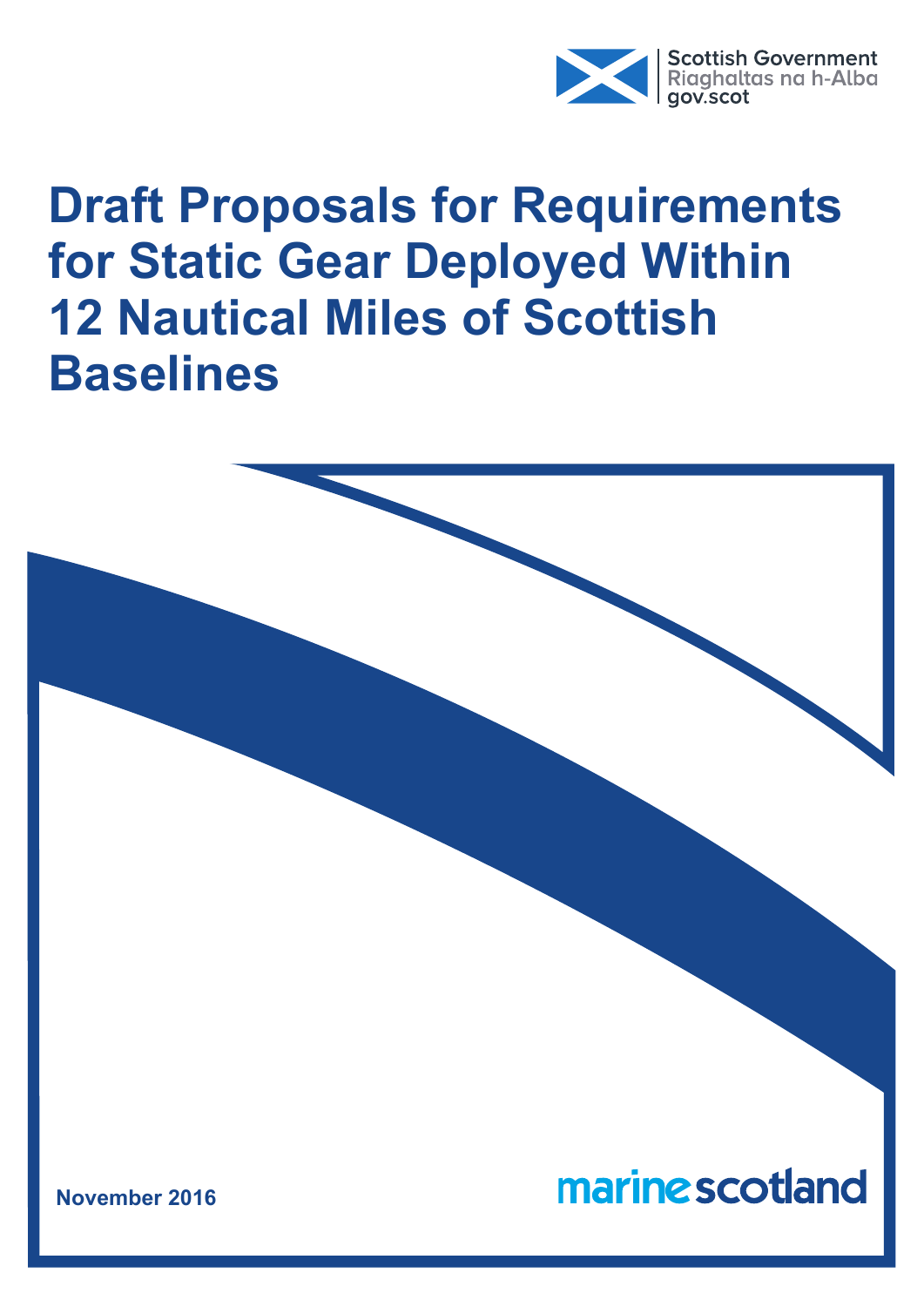#### **Introduction**

In December 2015, the Cabinet Secretary announced recommendations on dealing with gear conflict [\(http://www.gov.scot/Publications/2015/12/4724\)](http://www.gov.scot/Publications/2015/12/4724). These included looking at good practice and possible legislative changes to the marking of static gear inside 12 nautical miles.

Over the past few months, Marine Scotland has held discussions with three industry working groups, formed specifically to consider options on this topic – one east coast, one west and one for the Western Isles, Orkney & Shetland.

The outcome of these discussions is a set of draft proposals which is set out in this consultation document. Although the majority of the organisations, associations and individuals who attended the group meetings did support the proposals some parties did express concerns.

This consultation therefore gives all fishermen the opportunity to consider and comment on them.

# **Responding to this Consultation**

We are inviting responses to this consultation by **3 February 2016**.

Please respond to this consultation using the Scottish Government's consultation platform, Citizen Space. You can view and respond to this consultation online at [https://consult.scotland.gov.uk/marine-scotland/static-gear-deployed-within-12](https://consult.scotland.gov.uk/marine-scotland/static-gear-deployed-within-12-nautical-miles) [nautical-miles.](https://consult.scotland.gov.uk/marine-scotland/static-gear-deployed-within-12-nautical-miles) You can save and return to your responses while the consultation is still open. Please ensure that consultation responses are submitted before the closing date of **3 February 2016**.

If you are unable to respond online, please complete the Respondent Information Form (see "Handling your Response" below) to:

Consultation on Gear Marking Inshore Fisheries Management and Coastal Communities Area 1B South Victoria Quay **Edinburgh** EH6 6QQ

#### **Handling your response**

If you respond using Citizen Space [\(http://consult.scotland.gov.uk\)](http://consult.scotland.gov.uk/), you will be directed to the Respondent Information Form. Please indicate how you wish your response to be handled and, in particular, whether you are happy for your response to published.

If you are unable to respond via Citizen Space, please complete and return the Respondent Information Form attached included in this document. If you ask for your response not to be published, we will regard it as confidential, and we will treat it accordingly.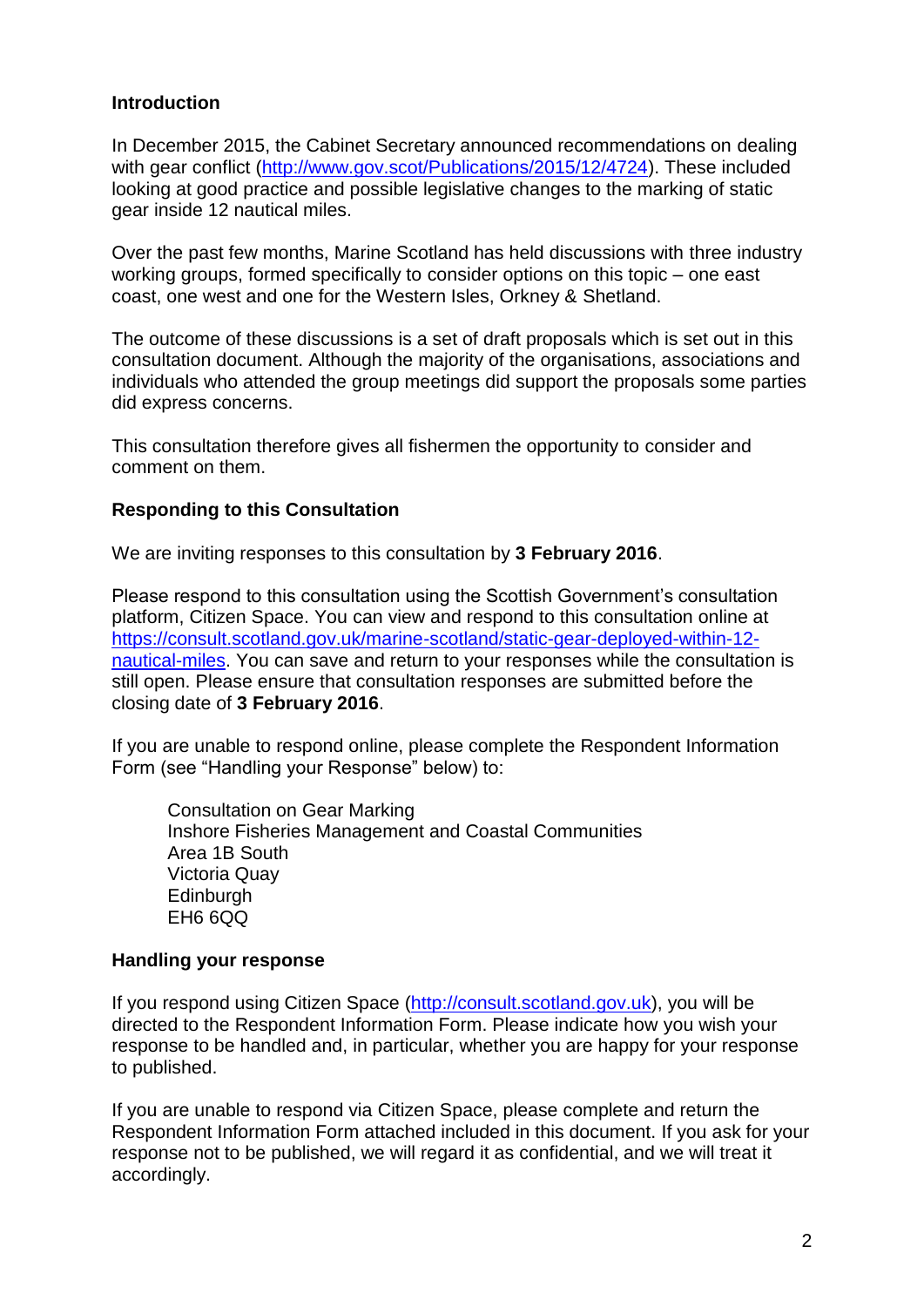All respondents should be aware that the Scottish Government is subject to the provisions of the Freedom of Information (Scotland) Act 2002 and would therefore have to consider any request made to it under the Act for information relating to responses made to this consultation exercise.

#### **Next steps in the process**

Where respondents have given permission for their response to be made public, and after we have checked that they contain no potentially defamatory material, responses will be made available to the public at http://consult.scotland.gov.uk. If you use Citizen Space to respond, you will receive a copy of your response via email.

Following the closing date, all responses will be analysed and considered along with any other available evidence to help us. Responses will be published where we have been given permission to do so.

# **Comments and complaints**

If you have any comments about how this consultation exercise has been conducted, please send them to Inshore Fisheries Management and Coastal Communities, Area 1B South, Victoria Quay, Edinburgh, EH6 6QQ.

#### **Scottish Government consultation process**

Consultation is an essential part of the policy-making process. It gives us the opportunity to consider your opinion and expertise on a proposed area of work.

You can find all our consultations online: [http://consult.scotland.gov.uk.](http://consult.scotland.gov.uk/) Each consultation details the issues under consideration, as well as a way for you to give us your views, either online, by email or by post.

Consultations may involve seeking views in a number of different ways, such as public meetings, focus groups, or other online methods such as Dialogue [\(https://www.ideas.gov.scot\)](https://www.ideas.gov.scot/).

Responses will be analysed and used as part of the decision making process, along with a range of other available information and evidence. We will publish a report of this analysis for every consultation. Depending on the nature of the consultation exercise the responses received may:

- indicate the need for policy development or review
- inform the development of a particular policy
- help decisions to be made between alternative policy proposals
- be used to finalise legislation before it is implemented

While details of particular circumstances described in a response to a consultation exercise may usefully inform the policy process, consultation exercises cannot address individual concerns and comments, which should be directed to the relevant public body.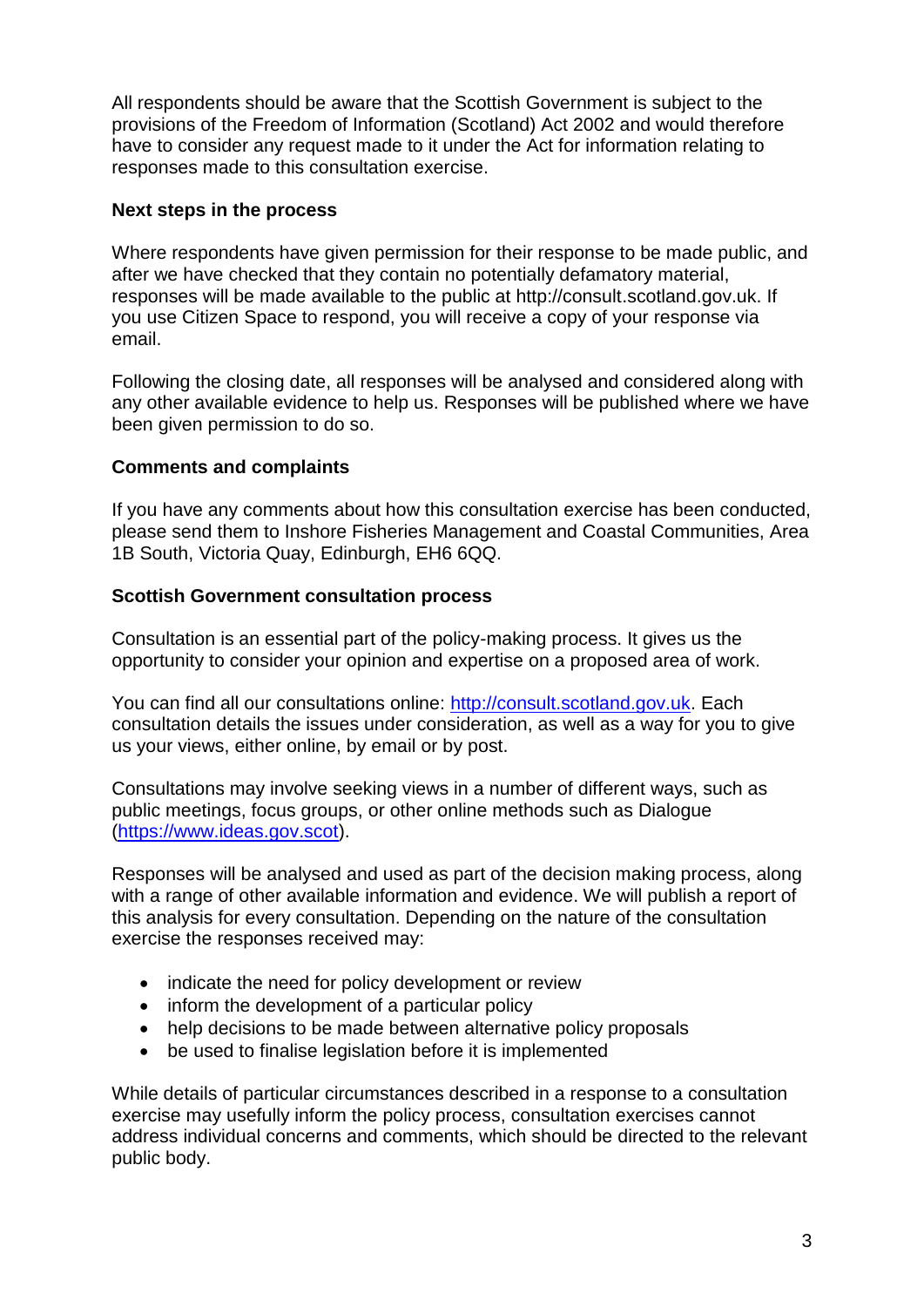# **Draft Proposal 1:**

For a fleet of static gear, fishing for *Nephrops*, deployed within 12 nautical miles from Scottish Baselines, by either licensed or unlicensed vessels, each end of the fleet must be marked with at least 1 brightly coloured inflatable buoy with a minimum diameter of 15" (38 cm) or circumference of 48" (122 cm) - (A2 size). The optional deployment of dhans with flags at either or both ends would meet this minimum requirement.

The intention of the new minimum sized marker buoys and floats is that they reduce accidental gear conflict and entanglement of propeller shafts, as deployed static gear which meets the new minimum standards would be more visible. The use of 'nonfishing markers' such as netted footballs, 5 gallon drums and milk cartons would become illegal.

#### **Question 1: Do you support this proposal?**

| Yes |  |
|-----|--|
| No  |  |

If you have answered No, please explain your reasons:

#### **Draft Proposal 2:**

For static gear, fishing for species other than *Nephrops*, deployed at depths of 15 fathoms and greater, at mean low water springs, within 12 nautical miles from Scottish Baselines, by either licensed or unlicensed vessels, each end of the fleet must be marked with at least 1 brightly coloured inflatable buoy with a minimum diameter of 11" (29 cm) or circumference of 36" (92 cm) - (A1 size). The optional deployment of dhans with flags at either or both ends would meet this minimum requirement.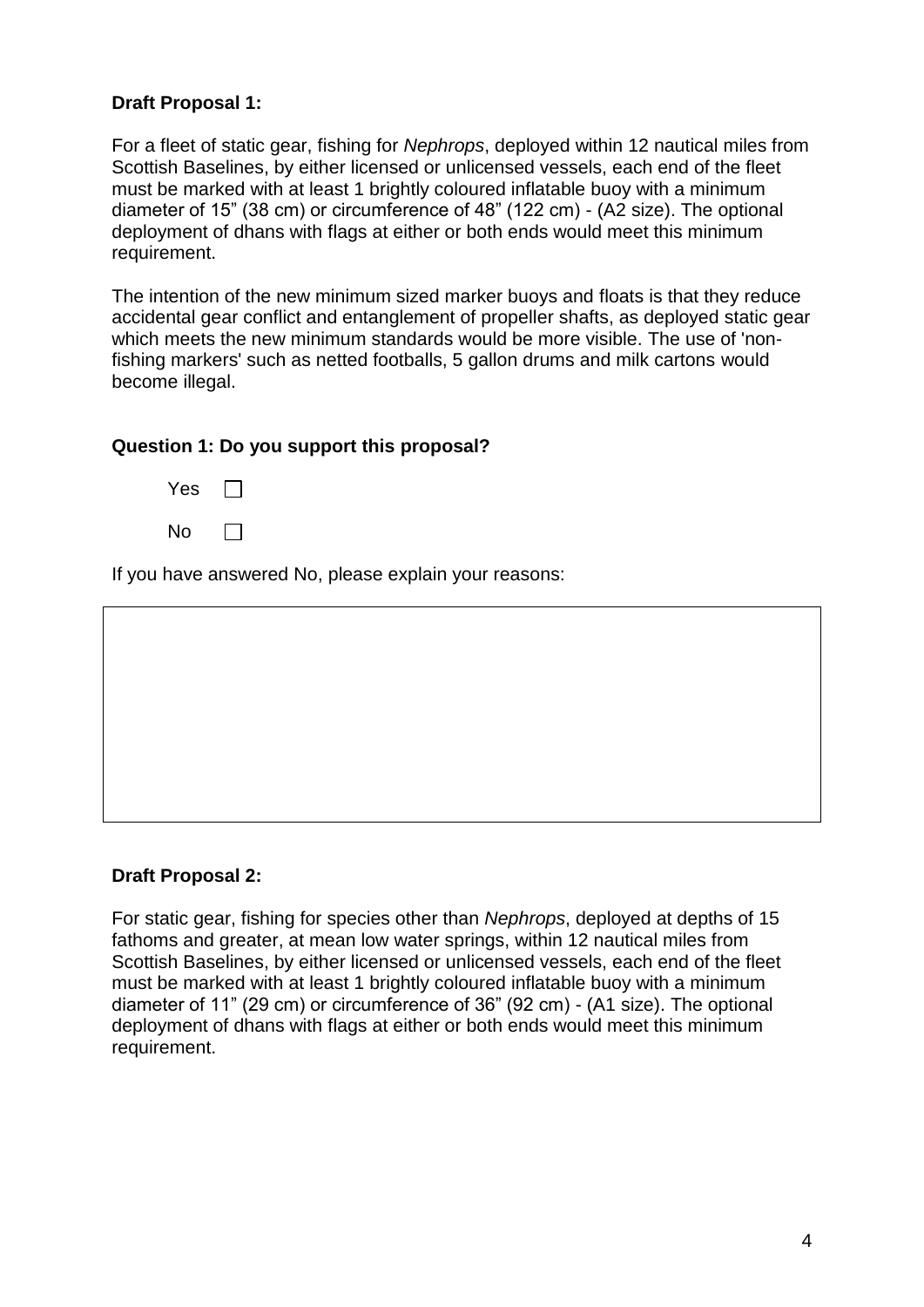# **Question 2: Do you support this proposal?**

| Yes |  |
|-----|--|
| No  |  |

If you have answered No, please explain your reasons:

# **Draft Proposal 3:**

For static gear, fishing for species other than *Nephrops*, deployed at depths of less than 15 fathoms, at mean low water springs, within 12 nautical miles from Scottish Baselines, by either licensed or unlicensed vessels, each end of the fleet must be marked with at least 1 purse seine or trawl float with a minimum diameter of 3" (7 cm) or circumference of 9" (22 cm). The optional deployment of dhans with flags at either or both ends would meet this minimum requirement.

#### **Question 3: Do you support this proposal?**

| Yes |  |
|-----|--|
| No  |  |

If you have answered No, please explain your reasons:

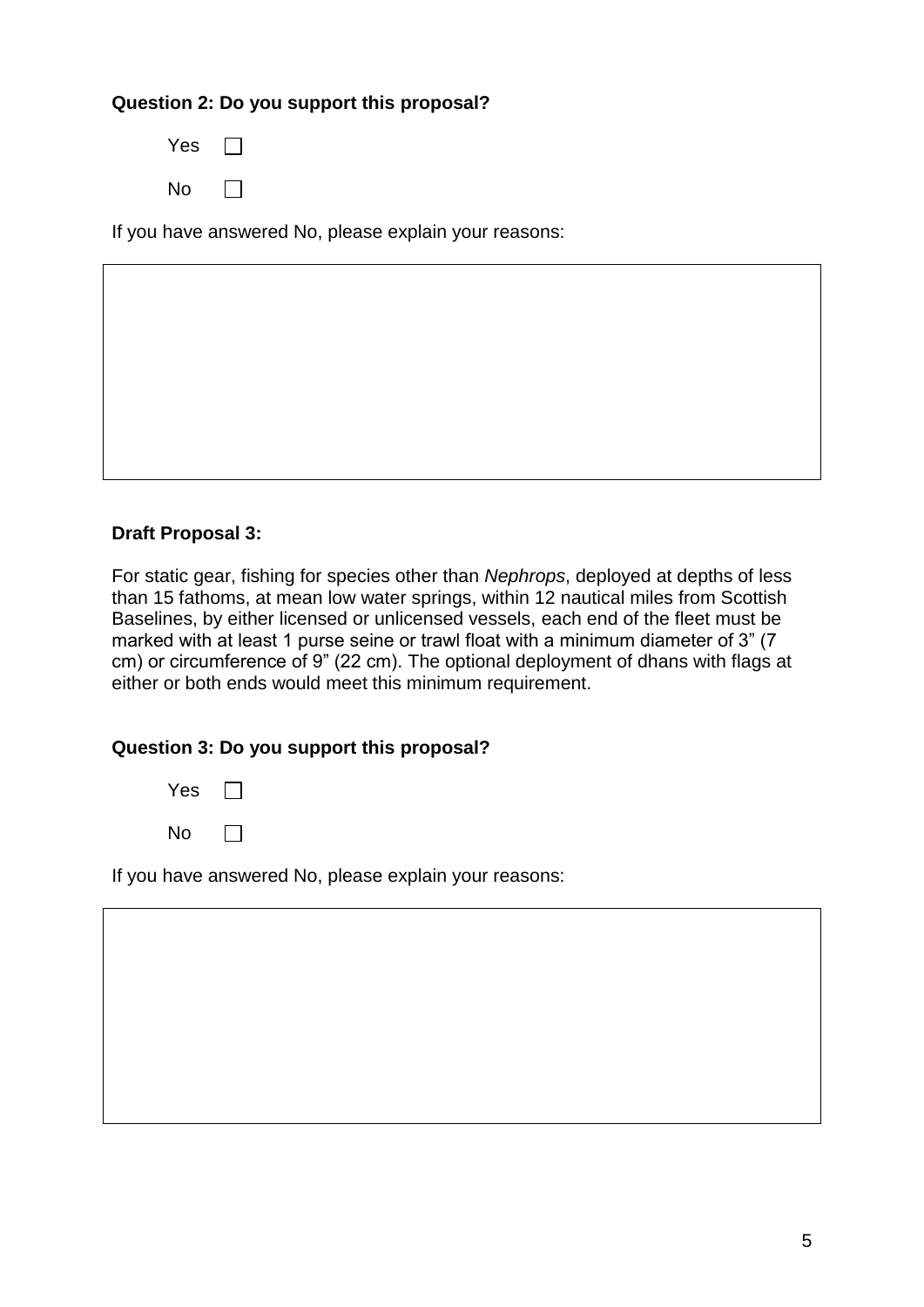#### **Draft Proposal 4:**

Where the static gear belongs to an unlicensed fishing vessel, each of the A2 or A1 buoy(s) or the purse seine/trawl float(s) in use (depending on the depth of the gear) must have a unique reference number, issued by a Fishery Office, painted legibly on them.

#### **Question 4a: Do you support this proposal?**

| Yes       |  |
|-----------|--|
| <b>No</b> |  |

If you have answered No, please explain your reasons:

We have suggested that unlicensed fishermen would obtain a unique reference number from a Fishery Office. This number would be unique to an individual and once issued could be used on all gear deployed by that individual. We think it is fair that gear belonging to unlicensed/hobby fishermen should be marked in a manner that allows the owner to be identified, as would be the case for licensed fishermen, but at the same time we wish to minimise the burden on hobby fishermen and Marine Scotland. We would welcome other suggestions as to how unlicensed/hobby fishermen could mark their gear.

# **Question 4b: How could unlicensed fishermen's gear be marked?**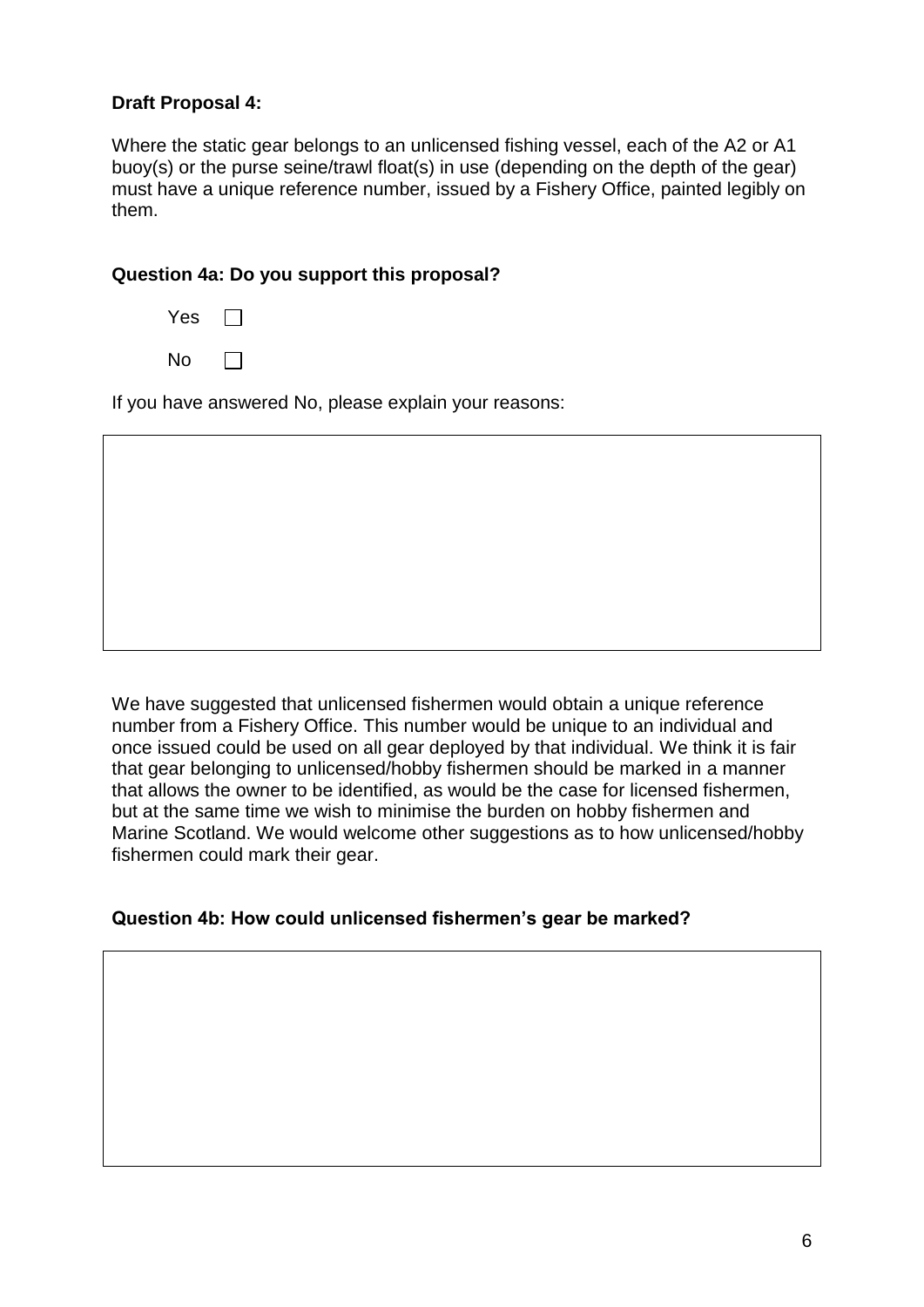# **Draft Proposal 5:**

Where the static gear belongs to a licensed fishing vessel, each of the A2 or A1 buoy(s) or the purse seine/trawl float(s) in use (depending on the depth of the gear) must have the vessel's port letter number (PLN) painted legibly on them.

Marine Scotland believes that the requirement to paint port letter number (PLN) or equivalent, legibly on all marker buoys and floats is useful across the fishing industry, as it enables fishermen to return gear that is towed away, alert owners to its location and/or to compensate the owner for damage and/or loss. The PLN marking or equivalent would also help Marine Scotland Compliance to identify who has deployed their gear in an unauthorised area and/or to remove unmarked gear.

# **Question 5: Do you support this proposal?**



If you have answered No, please explain your reasons:

# **Electronic Identification (EID) tags:**

An additional proposal has been put forward that would require at least one of the A2 or A1 buoy(s) or one of the purse seine/trawl float(s), used by either licensed or unlicensed vessels, to also have an EID tag, issued by Marine Scotland Compliance, attached. Marine Scotland remains open minded about this potential EID requirement.

The benefits of this proposal would be that a reliable register of static gear could be created and allow for a better estimate of the number of fleets of creels fishermen are deploying and in which areas. Marine Scotland can estimate some of this data from the statutory returns which licensed fishermen make (logbooks and Fish1 forms, depending on vessel length).

However, unlicensed operators are not required to make these returns and EID tags would also therefore give Marine Scotland a better picture of unlicensed static gear activity - activity which, in some areas, licensed operators voice consistent concerns about, including that illegal sales by these unlicensed operators drag down market prices.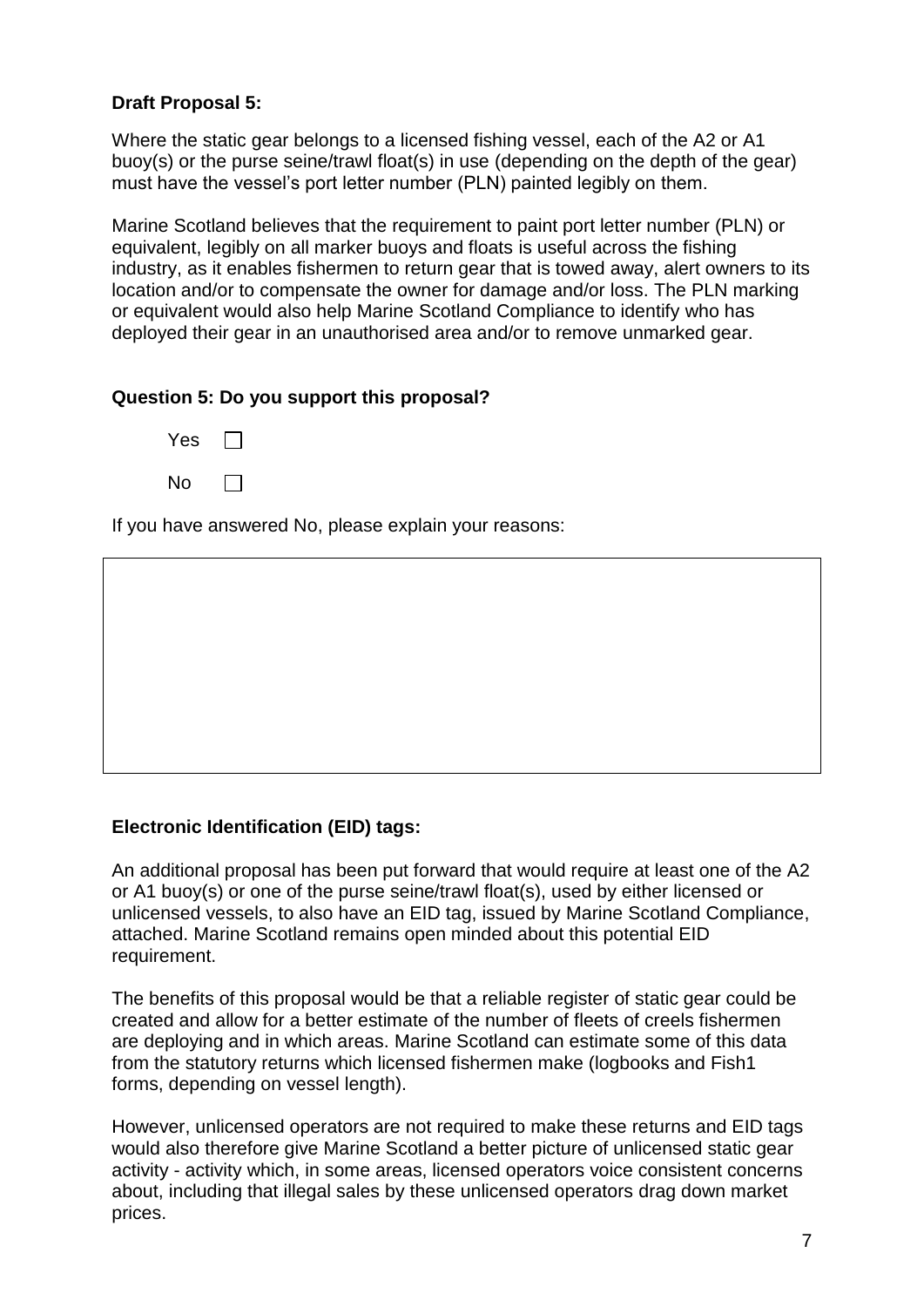More accurate and enhanced levels of information would also allow Marine Scotland to make better fisheries management decisions, for example where there is competition between mobile and static sectors, as well as provide data showing actual areas fished which would be beneficial with increasing pressures on space from other marine users, such as the renewable energy sector.

In addition, EID tags could make identification of gear by Marine Scotland Compliance more efficient and effective. More efficient because the buoys and floats could be scanned with immediate, automated data entry. It would also reduce the risks of creel fleets being removed because markings had been eroded overtime making identification impossible.

However, the EID tag technology and products are untested in the static gear fishery. Subject to the feedback from this consultation, Marine Scotland therefore suggests that a robust trial could be undertaken during 2017, to identify, test and prove whether the EID tags can be effectively and efficiently attached to static gear, reliably be read at sea by Marine Scotland Compliance and whether they deliver sufficient benefits to the inshore fisheries.

#### **Question 6: Do you support the implementation of EID tag trials over 2017?**

| Yes |  |
|-----|--|
| No  |  |

If you have answered No, please explain your reasons: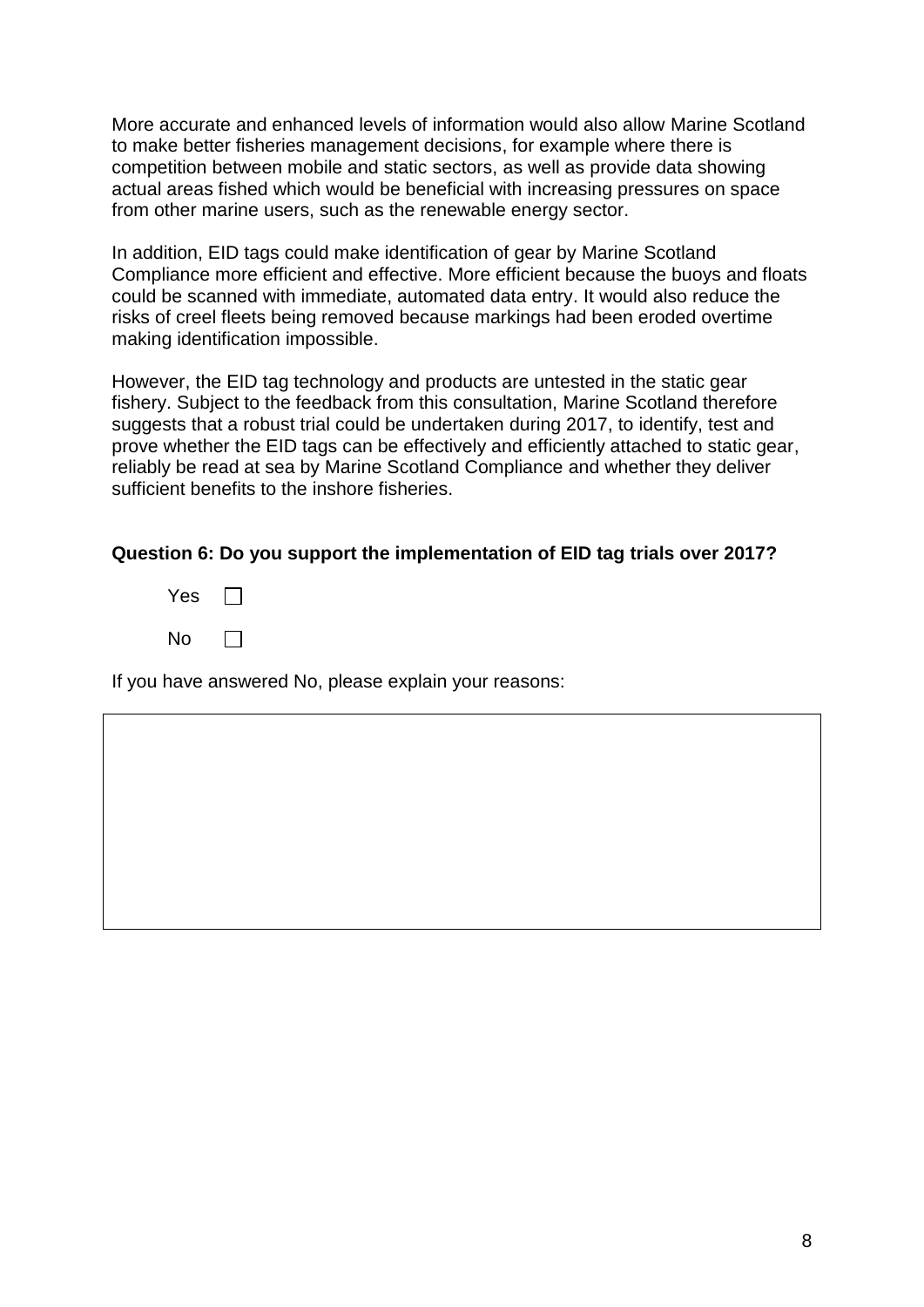

# **Respondent Information Form**

Consultation On Draft Proposals For Requirements For Static Gear Deployed Within 12 Nautical Miles Of Scottish Baselines

**Please Note** this form **must** be returned with your response.

Are you responding as an individual or an organisation?

| Individual |
|------------|
|            |

 $\Box$ **Organisation** 

Full name or organisation's name

Phone number

#### Address



Email

The Scottish Government would like your permission to publish your consultation response. Please indicate your publishing preference:

- $\Box$ Publish response with name
- $\Box$ Publish response only (anonymous)

 $\Box$ Do not publish response

We will share your response internally with other Scottish Government policy teams who may be addressing the issues you discuss. They may wish to contact you again in the future, but we require your permission to do so. Are you content for Scottish Government to contact you again in relation to this consultation exercise?

|--|--|

 $\Box$ No